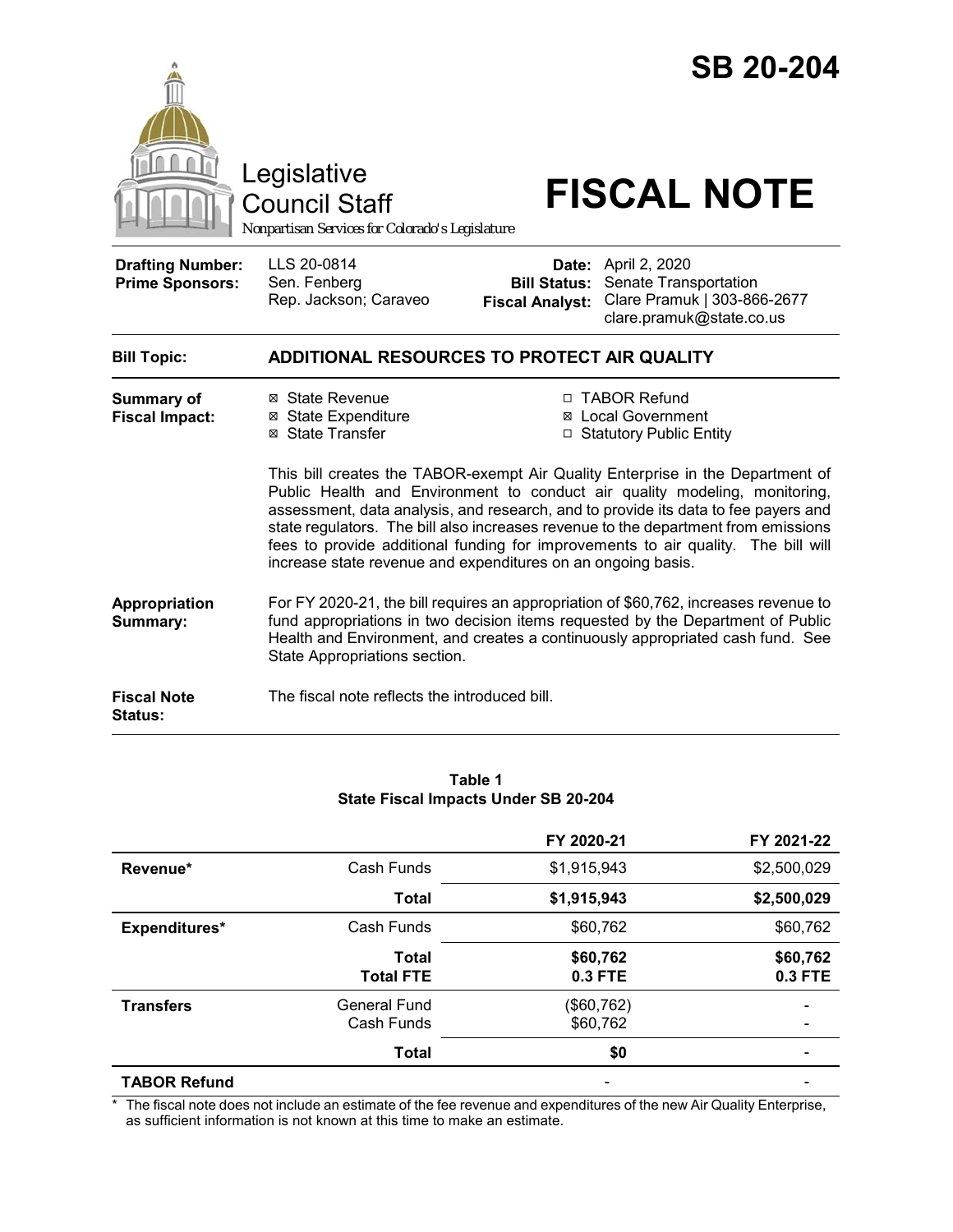### **Summary of Legislation**

This bill creates the TABOR-exempt Air Quality Enterprise (enterprise) in the Department of Public Health and Environment (CDPHE). The bill also increases revenue to the Air Pollution Control Division in the CDPHE from emissions fees to fund new air quality control programs.

**Air Quality Enterprise.** The enterprise's powers and duties are to:

- conduct air quality modeling, monitoring, assessment, data analysis, and research;
- establish and collect fees;
- allocate enterprise revenues and contract for services;
- issue revenue bonds;
- receive fees and other payments for services provided;
- engage the services of contractors, consultants, and legal counsel, for professional and technical assistance, advice, and other goods and services without regard to the state procurement code.

The bill requires a General Fund transfer to provide start-up funding for the enterprise on July 1, 2020. The enterprise is required to repay the General Fund plus interest at an annual rate of 3.0 percent by July 1, 2023. The enterprise board may seek, accept, and expend gifts, grants, and donations from private or public sources.

**Enterprise fees.** The bill creates the continuously appropriated Air Quality Enterprise Cash Fund. The enterprise board mays set fees in an amount that reflects the value of services provided in aggregate. This includes a fee:

- per ton of air pollutant emitted by a stationary source annually;
- for custom or additional air quality modeling, monitoring, assessment, or research services; and
- for emission mitigation project services sought by fee payers.

**Enterprise board.** The enterprise will be governed by a seven-member board of directors. The board is required to meet at least quarterly and the appointed members are entitled to receive a \$50 per diem for each day spent attending official board meetings.

**Reporting.** The board is required to report to the General Assembly by December 1 of each year on the board's prioritization of research needs, enterprise accomplishments, services, revenue, expenditures, and the value of business services provided to fee payers.

**Stationary source fee increase.** For FY 2020-21, the bill increases fees for:

- filing an air pollutant emission notice or an amendment to the notice;
- annual emissions;
- hazardous air pollutants; and
- application processing fees.

These fees are deposited into the Stationary Sources Control Fund. The Air Quality Control Commission (AQCC) may adjust the fees going forward to cover the indirect and direct costs required to develop and administer the new air quality control programs established under the bill. Only the portion of revenue collected attributable to the increased fees may be used for new programs identified in the bill.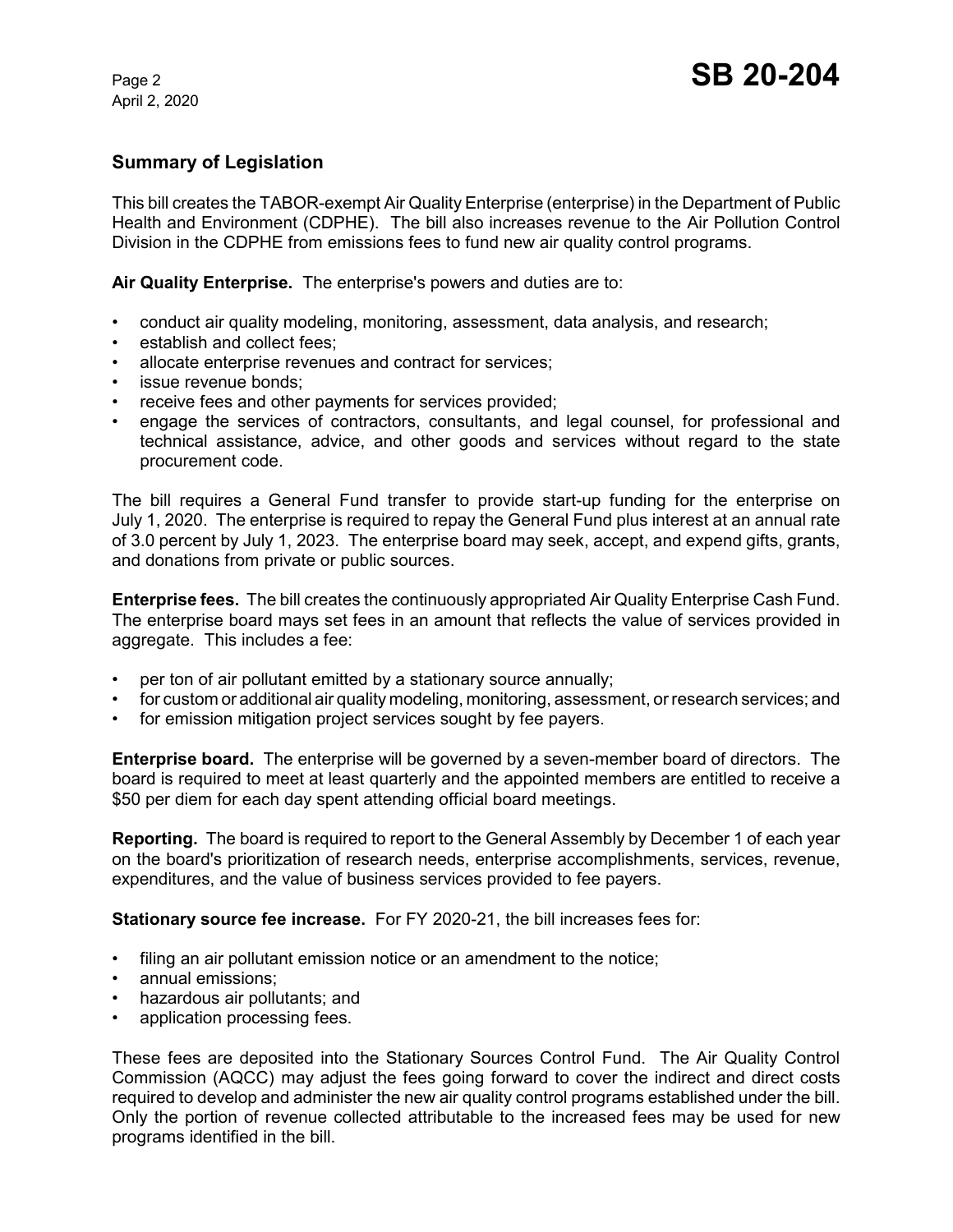# **Background**

The CDPHE has two budget decision items (R1 and BA3) for FY 2020-21 requesting appropriations of \$2.8 million and 19.9 FTE, funded from the Stationary Sources Control Fund. The fiscal note assumes that the new fee revenue to this fund under this bill will be used to fund the decision items and that the necessary appropriations will be included in the Long Bill, rather than in this bill.

## **State Revenue**

The bill increases state cash fund revenue by at least \$1.9 million in FY 2020-21 and at least \$2.5 million in FY 2021-22. The bill specifies fee increases for FY 2020-21 and grants the AQCC the authority to increase fees in future years. The bill also authorizes the enterprise board of directors to set fees for the enterprise; however, this fee revenue has not been estimated in the fiscal note and will depend on future decisions by the new enterprise on fee and services offered.

**Air Quality Enterprise.** The bill grants the enterprise authority to assess fees that reflect the value of services provided. While the types of services that will be provided are described in the bill, the amount of services that may be provided is not, and will be determined by the board. As such, there is insufficient information on which to base a revenue estimate at this time. If additional information becomes available, the fiscal note will be revised.

**Fee impact on pollution sources**. Colorado law requires legislative service agency review of measures which create or increase any fee collected by a state agency. These fee amounts are set by the bill for FY 2020-21. The fees shown beginning in FY 2021-22 are estimates; actual fees will be set administratively by the CDPHE based on cash fund balance, estimated program costs, and the estimated number of entities subject to the fee. Table 2 below identifies the fee impact of this bill which are subject to TABOR.

| <b>Fiscal Year</b> | <b>Type of Fee</b>                   | <b>Proposed</b><br>Fee Increase | <b>Number</b><br><b>Affected</b> | <b>Total Fee</b><br>Impact |
|--------------------|--------------------------------------|---------------------------------|----------------------------------|----------------------------|
| FY 2020-21         | Air pollutant emission notices       | \$26.87                         | 9,117                            | \$244,974                  |
|                    | Per ton fee for regulated pollutants | \$4.37                          | 152,830                          | \$667,867                  |
|                    | Per ton fee for hazardous pollutants | \$26.87                         | 5.995                            | \$161,086                  |
|                    | Per-hour permit processing fee       | \$13.44                         | 62,650                           | \$842,016                  |
|                    |                                      |                                 | <b>FY 2020-21 Total</b>          | \$1,915,943                |
| FY 2021-22         | Air pollutant emission notices       | \$33.41                         | 9,363                            | \$312,818                  |
|                    | Per ton fee for regulated pollutants | \$5.36                          | 152,728                          | \$818,622                  |
|                    | Per ton fee for hazardous pollutants | \$33.41                         | 5.991                            | \$200,159                  |
|                    | Per-hour permit processing fee       | \$16.71                         | 69,924                           | \$1,168,430                |
|                    |                                      |                                 | <b>FY 2021-22 Total</b>          | \$2,500,029                |

#### **Table 2 Fee Impact on Pollution Sources**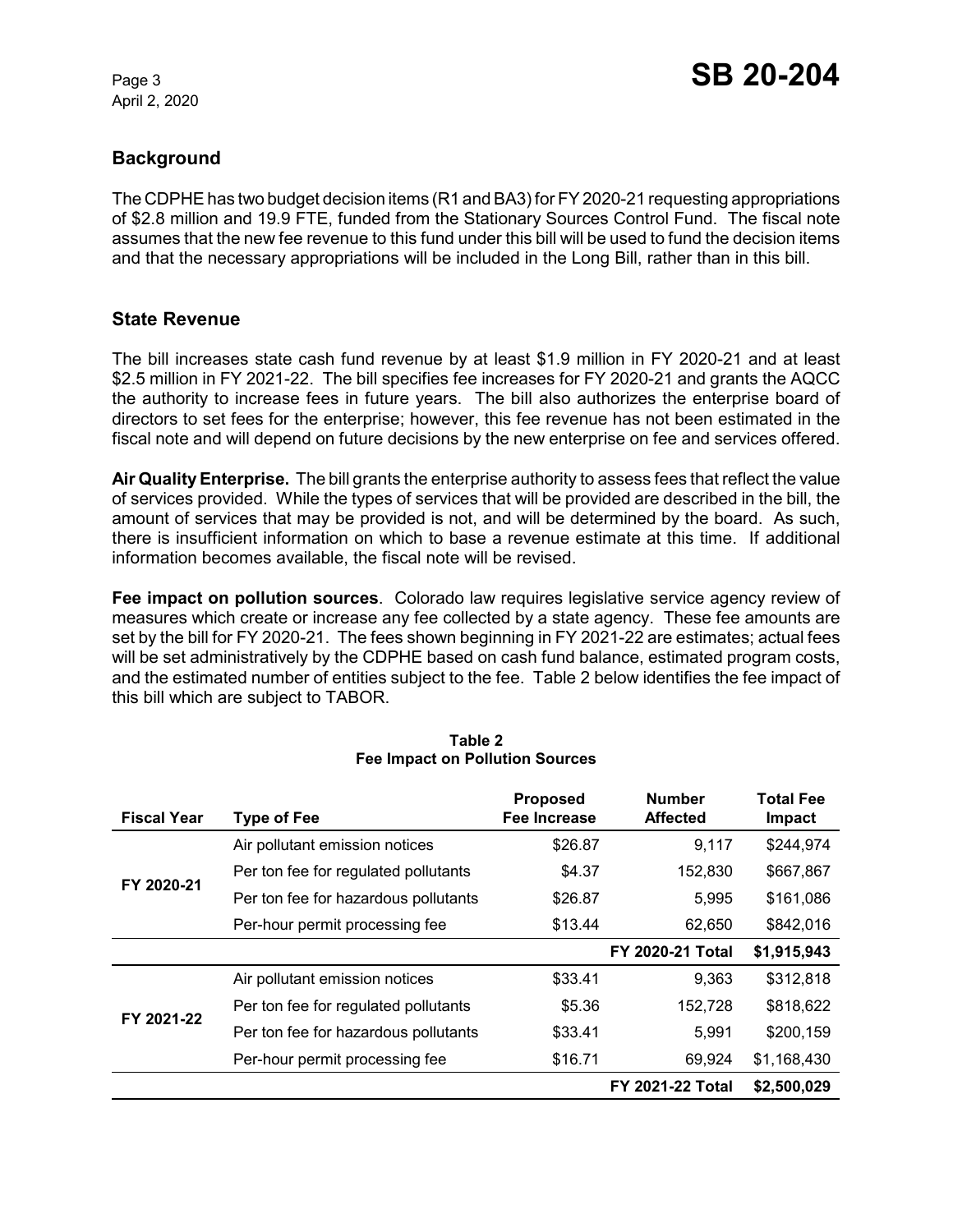# **State Transfers**

In FY 2020-21, the bill requires a transfer from the General Fund to the new Air Quality Enterprise Cash Fund to cover the start-up expenses of the enterprise. Based on assumptions described in the State Expenditures section, this is estimated at \$60,762. Should additional information regarding start-up costs become available, this number will be revised.

## **State Expenditures**

This bill will increase expenditures in the CDPHE by at least \$60,762 per year in FY 2020-21 and future years for administrative expenses associated with the new enterprise. In addition, expenditures will increase within the enterprise to provide services using fees charged to customers of the enterprise. As discussed in the State Revenue section, these expenditures will depend on future decisions of the enterprise board, fees collected, and other information that is unknown at this time. Impacts to the CDPHE and other state agencies are discussed below.

**CDPHE.** This bill will increase expenditures from the Air Quality Enterprise Cash Fund by \$60,762 for the Air Quality Enterprise in the CDPHE. The fiscal note assumes that the enterprise will require 570 hours of legal services per fiscal year at a rate of \$106.60 per hour for rulemaking and legal support. These funds will be reappropriated to the Department of Law for legal services provided to the enterprise and 0.3 FTE. Expenditure increases beyond this will be funded by enterprise revenue and continuously appropriated to the enterprise and not through the annual budget process. These expenditures are not estimated because there is insufficient information in the bill on which to base an estimate.

**Other state agencies.** State agencies with facilities that are permitted as pollution sources by CDPHE will have an increase in permitting fees under the bill. This increase has not been estimated for the fiscal note.

**TABOR refund.** Under the March 2020 LCS Economic and Revenue Forecast, the state is not expected to collect revenue above the TABOR limit in either FY 2020-21 or FY 2021-22, and refund obligations are not anticipated for these years. This bill does not change these expectations concerning refunds to taxpayers.

#### **Local Government and School Districts**

Like state government agencies, local government and school district facilities that are permitted as pollution sources by the CDPHE will have increased costs for permitting fees under the bill. This increase has not been estimated for the fiscal note.

#### **Effective Date**

The bill takes effect July 1, 2020, and applies to fees paid on or after this date.